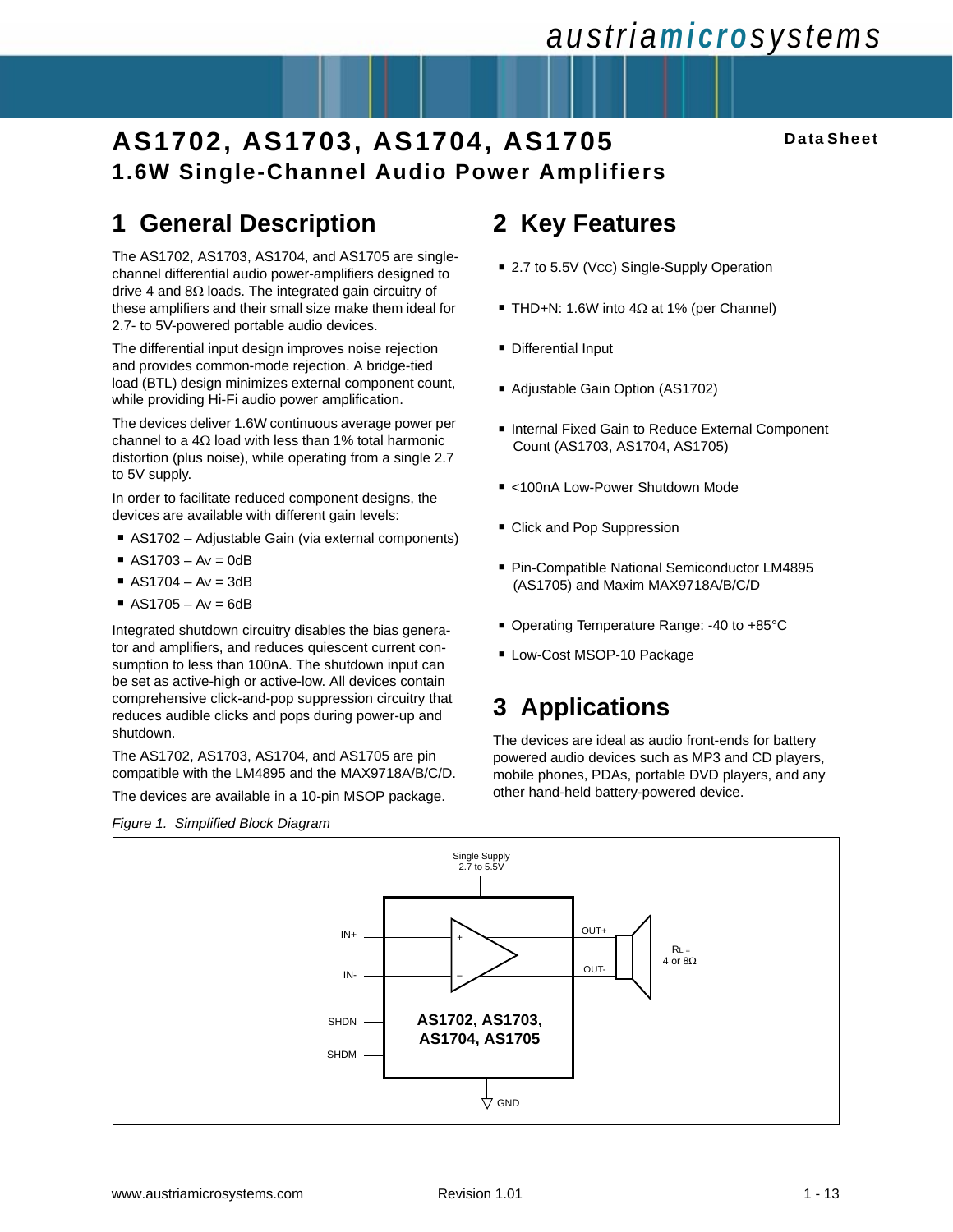Data Sheet

## **4 Absolute Maximum Ratings**

Stresses beyond those listed in Table 1 may cause permanent damage to the device. These are stress ratings only, and functional operation of the device at these or any other conditions beyond those indicated in [Section 5 Electrical](#page-2-0)  [Characteristics on page 3](#page-2-0) is not implied. Exposure to absolute maximum rating conditions for extended periods may affect device reliability.

| <b>Parameter</b>                                        | Min    | <b>Max</b>  | Unit | <b>Comments</b>                                     |
|---------------------------------------------------------|--------|-------------|------|-----------------------------------------------------|
| Supply Voltage (Vcc to GND)                             | $-0.3$ | $+7$        | V    |                                                     |
| Any Other Pin to GND                                    | $-0.3$ | $Vcc + 0.3$ | V    |                                                     |
| Input Current (Latchup Immunity)                        | $-100$ | 100         | mA   | JEDEC 17                                            |
| <b>Continuous Power Dissipation</b><br>$(TAMB = +70°C)$ |        | TBD         | mW   | MSOP-10 (Derate 10.3mW/°C<br>above $+70^{\circ}$ C) |
| Electro-Static Discharge (ESD)                          |        |             | kV   | Human Body Model and MIL-<br>Std883E 3015.7 methods |
| Operating Temperature Range (TAMB)                      | $-40$  | $+85$       | °C   |                                                     |
| Storage Temperature Range                               | -65    | $+150$      | °C   |                                                     |
| Package Body Temperature                                |        | 260         | °C   |                                                     |

*Table 1. Absolute Maximum Ratings*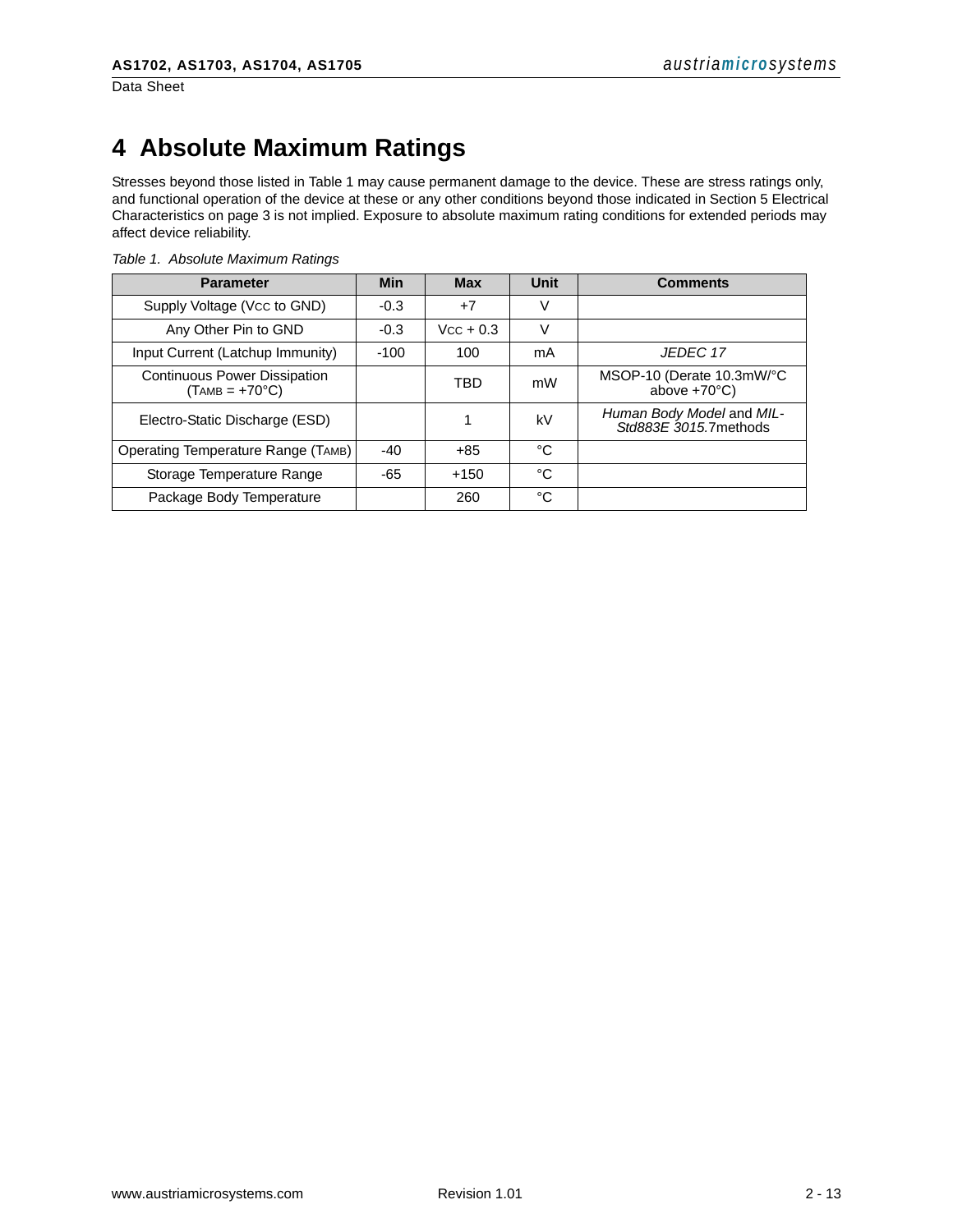## <span id="page-2-0"></span>**5 Electrical Characteristics**

### **5.1 5V Operation**

*VCC = 5V, GND = 0V, SHDN = VCC, SHDM = GND, RIN = RF = 10k*Ω *(AS1702), TAMB = +25°C, CBIAS = 0.1µF, no load. Typical values are at TAMB = +25°C (unless otherwise specified). All specifications are 100% tested at TAMB = +25°C (unless otherwise specified). Specifications over temperature (TAMB = TMIN to TMAX) are guaranteed by design, not production tested.*

*Table 2. Electrical Characteristics – 5V Supply*

| <b>Symbol</b>         | <b>Parameter</b>                             | <b>Conditions</b>                                                          |                     | <b>Min</b>       | <b>Typ</b> | <b>Max</b>       | <b>Unit</b> |
|-----------------------|----------------------------------------------|----------------------------------------------------------------------------|---------------------|------------------|------------|------------------|-------------|
| <b>V<sub>CC</sub></b> | Supply Voltage                               |                                                                            |                     | 2.7              |            | 5.5              | $\vee$      |
| Icc                   | Supply Current 1                             | $VIN = VIN + VBIAS$ :<br>TAMB = $-40$ to $+85^{\circ}$ C, per amplifier    |                     |                  | 8          | 10.4             | mA          |
| <b>ISHDN</b>          | Shutdown Supply                              | $SHDN = SHDM = GND$ per amplifier                                          |                     |                  | 0.05       | $\mathbf{1}$     | μA          |
| <b>V<sub>IH</sub></b> | SHDN, SHDM                                   |                                                                            |                     | $0.7 \times$ Vcc |            |                  | V           |
| VIL                   | Threshold                                    |                                                                            |                     |                  |            | $0.3 \times$ Vcc |             |
| <b>VBIAS</b>          | Common-Mode Bias<br>Voltage 2                |                                                                            |                     | $Vcc/2 - 5%$     | Vcc/2      | $Vcc/2 + 5%$     | $\vee$      |
|                       |                                              |                                                                            | $Av = 0dB (AS1703)$ |                  | ±1         | ±10              |             |
| Vos                   | <b>Output Offset Voltage</b>                 | $VIN = VIN + VBIAS$                                                        | $Av = 3dB (AS1704)$ |                  | ±1         | ±15              | mV          |
|                       |                                              |                                                                            | $Av = 6dB (AS1705)$ |                  | ±1         | ±20              |             |
|                       |                                              |                                                                            | $Av = 0dB (AS1703)$ | 0.5              |            | $Vcc - 0.5$      |             |
| <b>V<sub>IC</sub></b> | Common-Mode Input                            | Inferred from CMRR<br>Test                                                 | $Av = 3dB (AS1704)$ | 0.5              |            | $Vcc - 0.6$      | $\vee$      |
|                       | Voltage                                      |                                                                            | $Av = 6dB (AS1705)$ | 0.5              |            | $Vcc - 0.8$      |             |
|                       |                                              | External Gain AS1702                                                       |                     | 0.5              |            | $Vcc - 1.2$      |             |
| <b>RIN</b>            | Input Impedance                              | AS1703, AS1704, AS1705                                                     |                     | 10               | 15         | 20               | kΩ          |
| <b>CMRR</b>           | Common-Mode                                  |                                                                            |                     |                  | $-60$      |                  | dB          |
|                       | <b>Rejection Ration</b>                      | $f_N = 1kHz$                                                               |                     |                  | $-64$      |                  |             |
| Power Supply          | $VIN = VIN + = VBIAS$ ;                      | $f = 217Hz$                                                                |                     | $-79$            |            |                  |             |
| <b>PSRR</b>           | Rejection Ratio                              | $V$ RIPPL $E = 200$ m $V$ p-p;<br>$RL = 8\Omega$ ; CBIAS = 1µF             | $f = 1$ kHz         |                  | $-73$      |                  | dB          |
| POUT                  |                                              | $THD+N = 1\%$ :<br>Output Power 3                                          | $RL = 8\Omega$      | 0.8              | 1.2        |                  | W           |
|                       |                                              | $f_{IN} = 1kHz$<br>$RL = 4\Omega$                                          |                     |                  | 1.6        |                  |             |
| THD+N                 | <b>Total Harmonic</b>                        | $RL = 4\Omega$ , fin = 1kHz, POUT = 1.28W,<br>$Vcc = 5V$ , $Av = 6dB$      |                     |                  | 0.06       |                  | %           |
|                       | Distortion plus Noise 4                      | $RL = 8\Omega$ , fin = 1kHz, POUT = 0.9W,<br>$\dot{V}$ cc = 5V, $Av = 6dB$ |                     |                  | 0.03       |                  |             |
|                       | Gain Accuracy                                | AS1703, AS1704, AS1705                                                     |                     |                  | ±1         | ±2               | %           |
|                       | <b>Thermal Shutdown</b><br>Threshold         |                                                                            |                     |                  | $+145$     |                  | °C          |
|                       | <b>Thermal Shutdown</b><br><b>Hysteresis</b> |                                                                            |                     |                  | 9          |                  | °C          |
| <b>CLOAD</b>          | Maximum Capacitive<br>Drive                  | Bridge-tied capacitance                                                    |                     |                  | 500        |                  | рF          |
| t <sub>PU</sub>       | Power-up/Enable from<br>Shutdown Time        |                                                                            |                     |                  | 125        |                  | ms          |
| tshdn                 | Shutdown Time                                |                                                                            |                     |                  | 3.5        |                  | μs          |
| <b>VPOP</b>           | Turn-Off Transient 5                         |                                                                            |                     |                  | 50         |                  | mV          |

1. Quiescent power supply current is specified and tested with no load. Quiescent power supply current depends on the offset voltage when a practical load is connected to the amplifier. Guaranteed by design.

2. Common-mode bias voltage is the voltage on BIAS and is nominally Vcc/2.

3. Output power is specified by a combination of a functional output current test and characterization analysis.

4. Measurement bandwidth for THD+N is 22Hz to 22kHz.

5. Peak voltage measured at power-on, power-off, into or out of SHDN. Bandwidth defined by A-weighted filters, inputs at AC GND. Vcc rise and fall times  $\geq 1$ ms.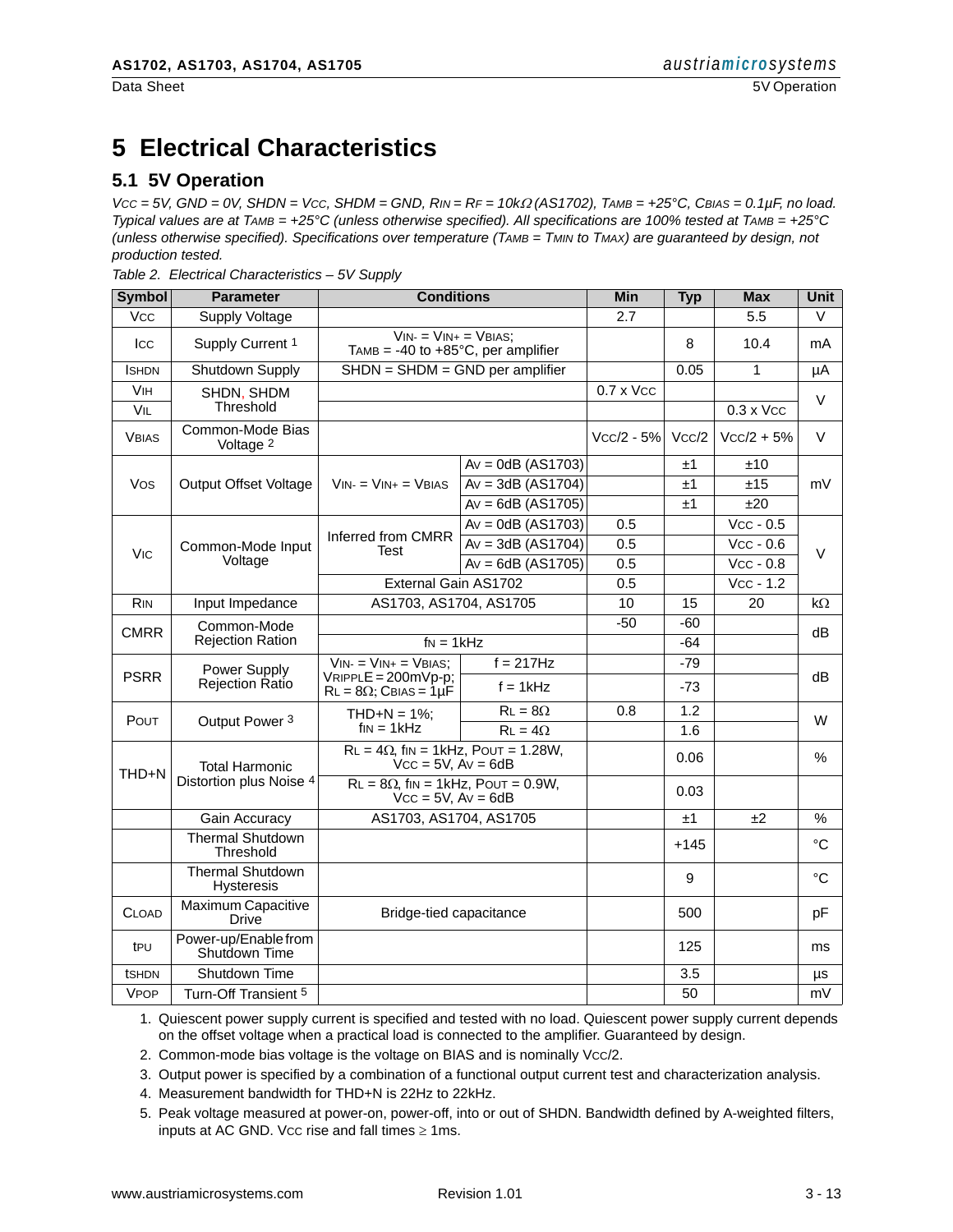#### **5.2 3V Operation**

*VCC = 3V, GND = 0V, SHDN = VCC, SHDM = GND, RIN = RF = 10k*Ω *(AS1702), TAMB = +25°C, CBIAS = 0.1µF, no load. Typical values are at TAMB = +25°C (unless otherwise specified.) All specifications are 100% tested at TAMB = +25°C. Specifications over temperature (TAMB = TMIN to TMAX) are guaranteed by design, not production tested.*

| Table 3. Electrical Characteristics - 3V Supply |  |
|-------------------------------------------------|--|
|-------------------------------------------------|--|

| <b>Symbol</b>                         | Parameter                                    | <b>Conditions</b>                                                      |                     | Min              | <b>Typ</b> | <b>Max</b>       | Unit |
|---------------------------------------|----------------------------------------------|------------------------------------------------------------------------|---------------------|------------------|------------|------------------|------|
| <b>ICC</b>                            | Supply Current 1                             | $VIN = VIN + VBIAS$ ;<br>TAMB = -40 to +85 $^{\circ}$ C, per amplifier |                     |                  | 7.5        |                  | mA   |
| <b>I</b> SHDN                         | Shutdown Supply                              | $SHDN = SHDM = GND$ per amplifier                                      |                     |                  | 0.05       | $\mathbf{1}$     | μA   |
| <b>VIH</b>                            | SHDN, SHDM                                   |                                                                        |                     | $0.7 \times$ Vcc |            |                  | V    |
| VIL                                   | Threshold                                    |                                                                        |                     |                  |            | $0.3 \times$ Vcc |      |
| <b>VBIAS</b>                          | Common-Mode<br>Bias Voltage 2                |                                                                        |                     | $Vcc/2 - 5%$     | Vcc/2      | $Vcc/2 + 5%$     | V    |
|                                       |                                              |                                                                        | $Av = 0dB (AS1703)$ |                  | ±1         | ±10              |      |
| Vos                                   | <b>Output Offset</b><br>Voltage              | $VIN = VIN + VBIAS$                                                    | $Av = 3dB (AS1704)$ |                  | ±1         | ±15              | mV   |
|                                       |                                              |                                                                        | $Av = 6dB (AS1705)$ |                  | ±1         | ±20              |      |
|                                       |                                              |                                                                        | $Av = 0dB (AS1703)$ | 0.5              |            | $Vcc - 0.7$      |      |
| <b>V<sub>IC</sub></b>                 | Common-Mode                                  | Inferred from CMRR<br>Test                                             | $Av = 3dB (AS1704)$ | 0.5              |            | $Vcc - 0.8$      | mV   |
|                                       | Input Voltage                                |                                                                        | $Av = 6dB (AS1705)$ | 0.5              |            | $Vcc - 1.0$      |      |
|                                       |                                              | External gain AS1702                                                   |                     | 0.5              |            | $Vcc - 1.2$      |      |
| <b>RIN</b>                            | Input Impedance                              | AS1703, AS1704, AS1705                                                 |                     | 10               | 15         | 20               | kΩ   |
|                                       | Common-Mode                                  |                                                                        |                     | $-50$            | $-60$      |                  |      |
| <b>CMRR</b>                           | <b>Rejection Ration</b>                      | $f_N = 1kHz$                                                           |                     |                  | $-64$      |                  | dB   |
|                                       | Power Supply                                 | $VIN = VIN + VBIAS$ :                                                  | $f = 217Hz$         |                  | -79        |                  | dB   |
| <b>PSRR</b><br><b>Rejection Ratio</b> |                                              | $VRIPPE = 200mVp-p$ ;<br>$RL = 8\Omega$ ; CBIAS = 1µF                  | $f = 1$ kHz         |                  | $-73$      |                  |      |
| Pout                                  | Output Power 3                               | $RL = 4\Omega$ , THD+N = 1%; fin = 1kHz                                |                     |                  | 590        |                  | mW   |
|                                       |                                              | $RL = 8\Omega$ , THD+N = 1%; fin = 1kHz                                |                     |                  | 430        |                  |      |
|                                       | <b>Total Harmonic</b>                        | $RL = 4\Omega$ , fin = 1kHz, POUT = 460mW, Av = 6dB                    |                     |                  | 0.06       |                  |      |
| THD+N                                 | Distortion plus<br>Noise <sup>4</sup>        | $RL = 8\Omega$ , fin = 1kHz, Pout = 330mW, Av = 6dB                    |                     |                  | 0.04       |                  | $\%$ |
|                                       | Gain Accuracy                                | AS1703, AS1704, AS1705                                                 |                     |                  | ±1         | ±2               | $\%$ |
|                                       | <b>Thermal Shutdown</b><br>Threshold         |                                                                        |                     |                  | $+145$     |                  | °C   |
|                                       | <b>Thermal Shutdown</b><br><b>Hysteresis</b> |                                                                        |                     |                  | 9          |                  | °C   |
| <b>CLOAD</b>                          | Maximum<br>Capacitive Drive                  | Bridge-tied capacitance                                                |                     |                  | 500        |                  | рF   |
| t <sub>PU</sub>                       | Power-up/Enable<br>from<br>Shutdown Time     |                                                                        |                     |                  | 125        |                  | ms   |
| tshon                                 | Shutdown Time                                |                                                                        |                     |                  | 3.5        |                  | μs   |
| <b>VPOP</b>                           | <b>Turn-Off Transient</b><br>5               |                                                                        |                     |                  | 50         |                  | mV   |

1. Quiescent power supply current is specified and tested with no load. Quiescent power supply current depends on the offset voltage when a practical load is connected to the amplifier. Guaranteed by design.

2. Common-mode bias voltage is the voltage on BIAS and is nominally Vcc/2.

3. Output power is specified by a combination of a functional output current test and characterization analysis.

4. Measurement bandwidth for THD+N is 22Hz to 22kHz.

5. Peak voltage measured at power-on, power-off, into or out of SHDN. Bandwidth defined by A-weighted filters, inputs at AC GND. Vcc rise and fall times  $\geq 1$ ms.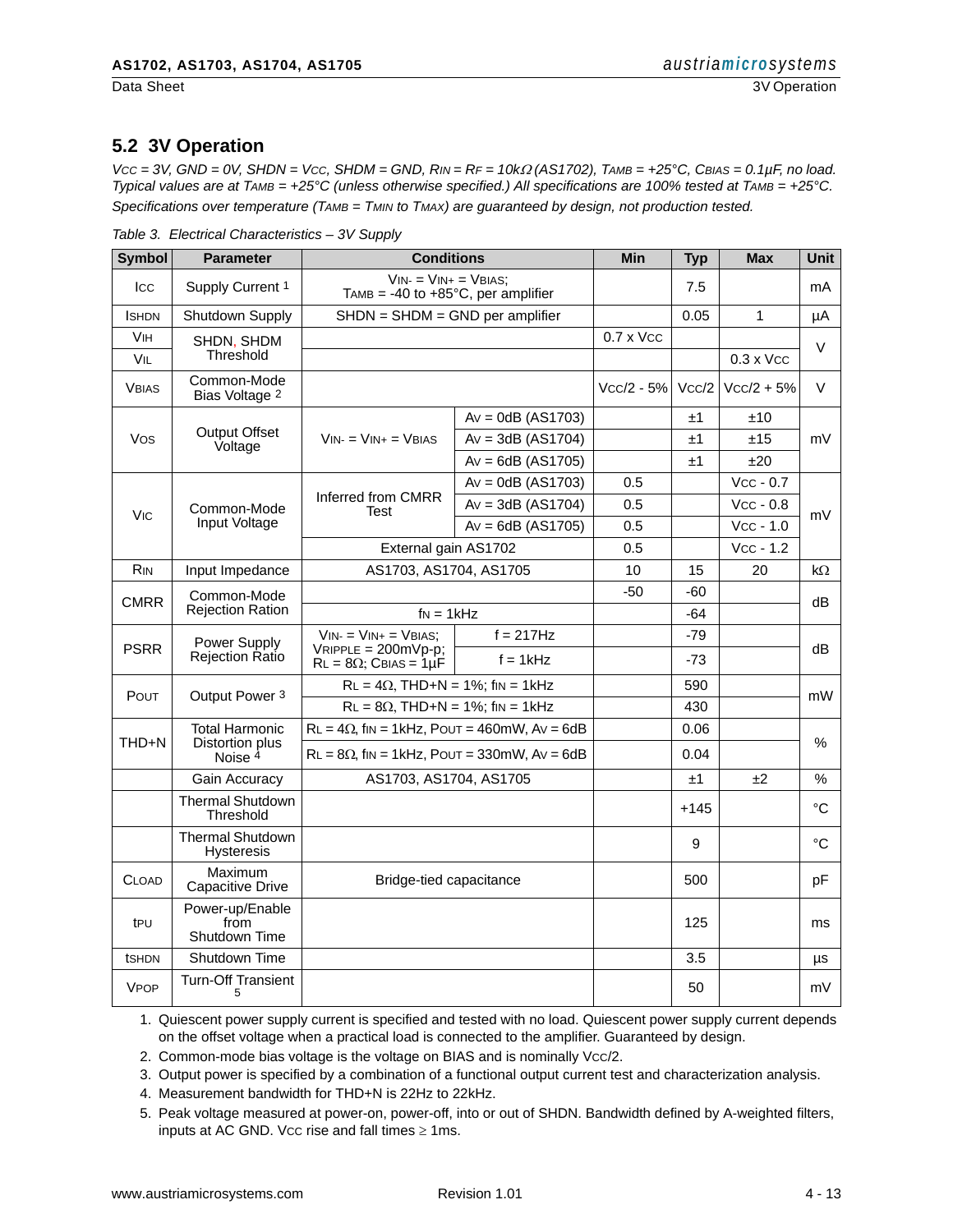Data Sheet Bias

## **6 Detailed Description**

The AS1702, AS1703, AS1704, and AS1705 are 1.6W high output-current audio amplifiers (configured as BTL amplifiers), and contain integrated low-power shutdown and click- and pop-suppression circuitry. Two inputs (SHDM and SHDN) allow shutdown mode to be configured as active-high or active-low (see Section 6.2 Shutdown Mode on [page 5](#page-4-0)).

Each device has either adjustable or fixed gains (0dB, 3dB, 6dB) (see [Section 9 Ordering Information on page 12\)](#page-11-0).

#### **6.1 Bias**

The devices operate from a single 2.7 to 5.5V supply and contain an internally generated, common-mode bias voltage of:

*V*CC*/2 (EQ 1)*

referenced to ground. Bias provides click-and-pop suppression and sets the DC bias level for the audio outputs. Select the value of the bias bypass capacitor as described in Section 7.4.3 BIAS Capacitor on page 9.

**Note:** Do not connect external loads to BIAS as this can adversely affect overall device performance.

#### <span id="page-4-0"></span>**6.2 Shutdown Mode**

All devices implement a 100nA, low-power shutdown circuit which reduces quiescent current consumption. As shutdown mode commences, the bias circuitry is automatically disabled, the device outputs go high impedance, and bias is driven to GND.

The SHDM input controls the polarity of SHDN:

- **Drive SHDM high for an active-low SHDN input.**
- **.** Drive SHDM low for an active-high SHDN input.

| <b>SHDM</b> | <b>SHDN</b> | <b>Mode</b>                     |
|-------------|-------------|---------------------------------|
|             |             | Shutdown Mode Enabled           |
|             |             | Normal Operation Enabled        |
|             |             | <b>Normal Operation Enabled</b> |
|             |             | Shutdown Mode Enabled           |

<span id="page-4-1"></span>*Table 4. Shutdown Mode Selection Configurations*

#### **6.3 Click-and-Pop Suppression**

During power-up, the device common-mode bias voltage (VBIAS (page 3)) ramps to the DC bias point. When entering shutdown, the device outputs are driven high impedance to 100kΩ between both outputs minimizing the energy present in the audio band, thus preventing clicks and pops.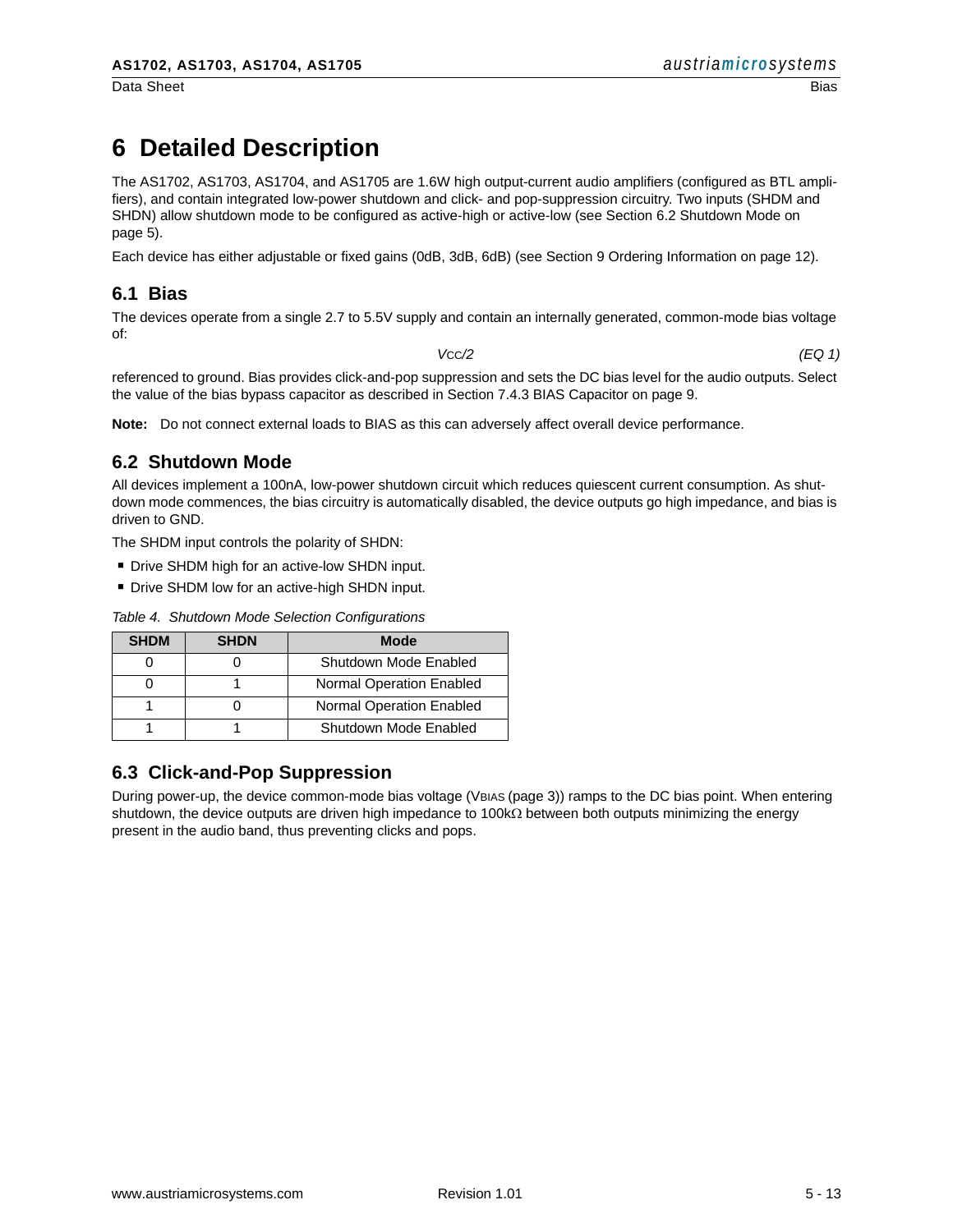Data Sheet

## **7 Application Information**

*Figure 2. AS1702 Typical Application Diagram*



<span id="page-5-0"></span>*Figure 3. AS1703, AS1704, AS1705 Typical Application Diagram*

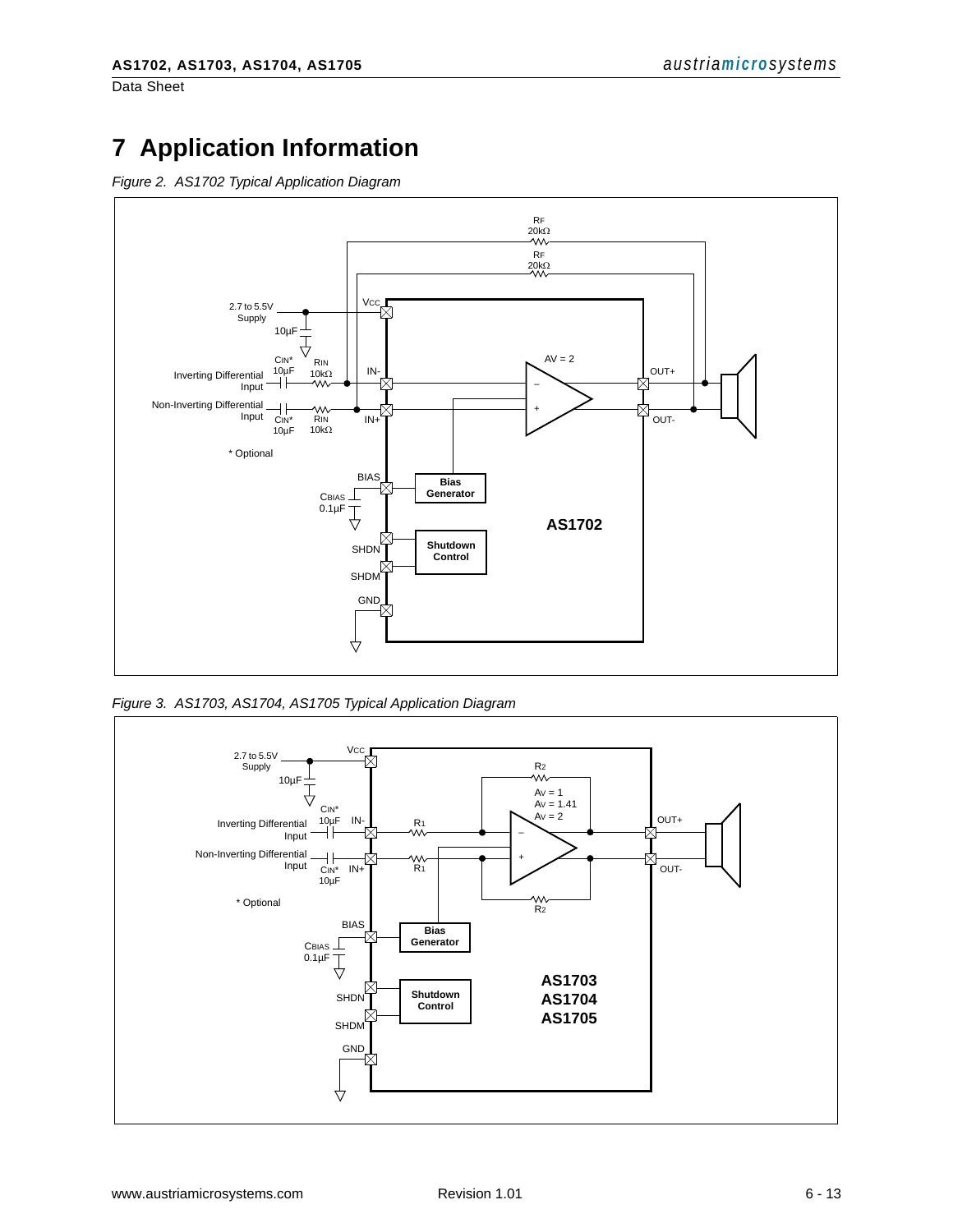#### **7.1 BTL Amplifier**

All devices are designed to drive loads differentially in a bridge-tied load (BTL) configuration.

<span id="page-6-2"></span>*Figure 4. Bridge Tied Load Configuration*



The BTL configuration doubles the output voltage (illustrated in [Figure 4](#page-6-2)) compared to a single-ended amplifier under similar conditions. Thus, the differential gain of the device (AVD) is twice the closed-loop gain of the input amplifier. The effective gain is given by:

$$
AvD = 2 \times \frac{RF}{RIN}
$$
 (EQ2)

Substituting 2 x VOUT(P-P) for VOUT(P-P) into [\(EQ 3\)](#page-6-1) and [\(EQ 4\)](#page-6-0) yields four times the output power due to doubling of the output voltage:

<span id="page-6-1"></span>
$$
V_{RMS} = \frac{V_{OUT(P-P)}}{2\sqrt{2}}\tag{EQ 3}
$$

<span id="page-6-0"></span>
$$
POUT = \frac{VRMS^2}{RL}
$$
 (EQ4)

Since the BTL outputs are biased at mid-supply, there is no net DC voltage across the load. This eliminates the need for the large, expensive, performance degrading DC-blocking capacitors required by single-ended amplifiers.

#### **7.2 Power Dissipation and Heat Sinking**

Normally, the devices dissipate a significant amount of power. The maximum power dissipation is given in Table 1 as Continuous Power Dissipation, or it can be calculated by:

$$
PDISSPKF(MAX) = \frac{TJ(MAX) - TA}{\Theta JA}
$$
 (EQ 5)

where TJ(MAX) is +150°C, TAMB (see Table 1) is the ambient temperature, and ΘJA is the reciprocal of the derating factor in °C/W as specified in Table 1. For example, ΘJA of the TQFN package is +59.2°C/W.

The increased power delivered by a BTL configuration results in an increase in internal power dissipation versus a single-ended configuration. The maximum internal power dissipation for a given Vcc and load is given by:

$$
PDISSPKF(MAX) = \frac{2VCC^2}{\pi^2 R} \tag{EQ 6}
$$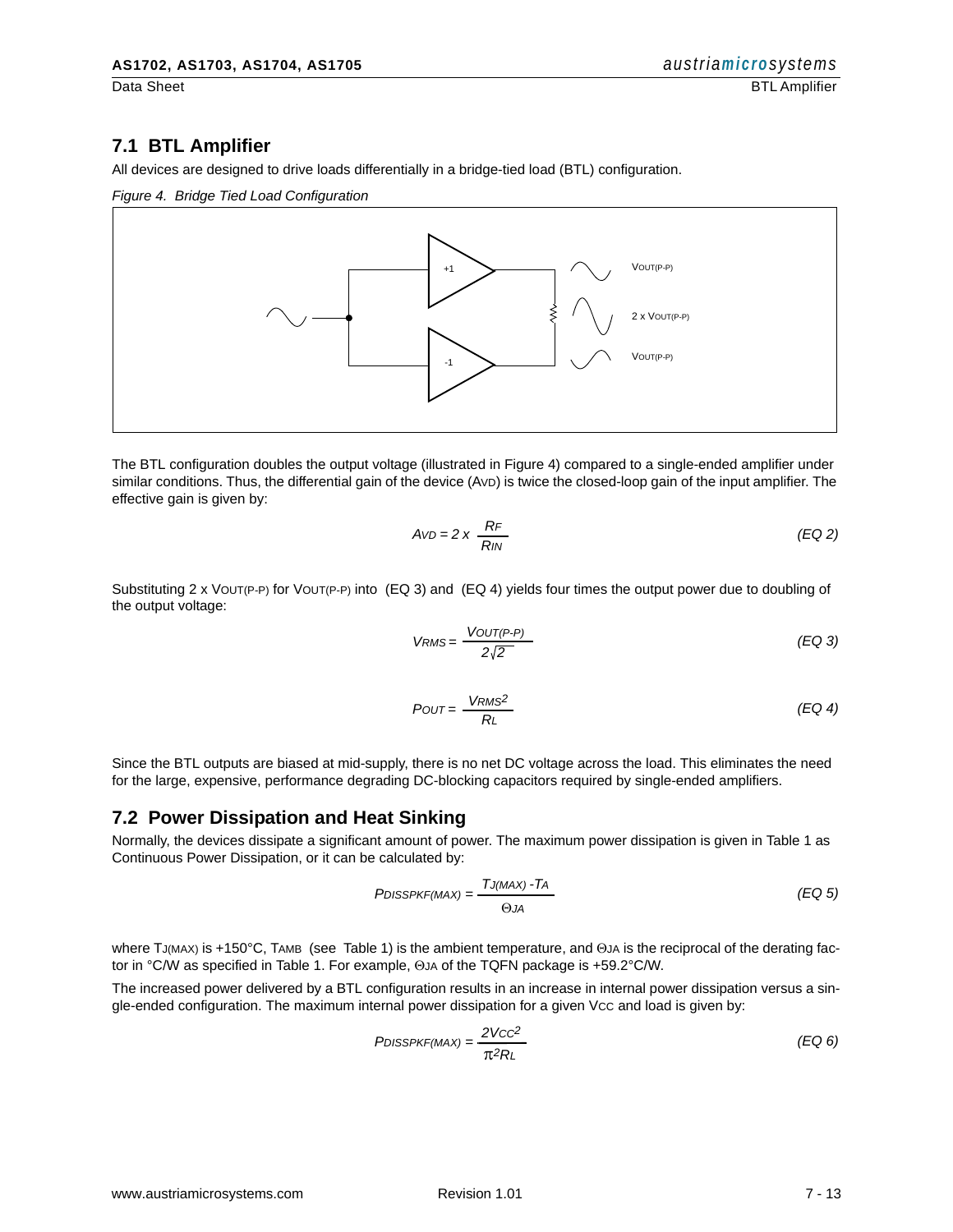If the internal power dissipation exceeds the maximum allowed for a given package, power dissipation should be reduced by increasing the ground plane heat-sinking capabilities and increasing the size of the device traces (see [Sec](#page-8-0)[tion 7.5 Layout and Grounding Considerations on page 9](#page-8-0)). Additionally, reducing Vcc, increasing load impedance, and decreasing ambient temperature can reduce device power dissipation.

The integrated thermal-overload protection circuitry limits the total device power dissipation. Note that if the junction temperature is ≥ +145°C, the integrated thermal-overload protection circuitry will disable the amplifier output stage. If the junction temperature is reduced by 9°, the amplifiers will be re-enabled.

**Note:** A pulsing output under continuous thermal overload results as the device heats and cools.

#### **7.3 Fixed Differential Gain (AS1703**, **AS1704, and AS1705)**

The AS1703, AS1704, and AS1705 contain different internally-fixed gains [\(see Ordering Information on page 12\)](#page-11-0). A fixed gain facilitates simplified designs, decreased footprint size, and elimination of external gain-setting resistors.

The fixed gain values are achieved using resistors R<sub>1</sub> and R<sub>2</sub> [\(see Figure 3 on page 6\)](#page-5-0).

#### **7.4 Adjustable Differential Gain (AS1702)**

#### **7.4.1 Gain-Setting Resistors**

The AS1702 uses external feedback resistors, RF and RIN (Figure 5), to set the gain of the device as:

$$
Av = \frac{RF}{RIN}
$$
 (EQ 7)

where Av is the desired voltage gain. For example,  $R_{\text{IN}} = 10 \text{k}\Omega$ ,  $R_F = 20 \text{k}\Omega$  yields a gain of 2V/V, or 6dB.

**Note:** RF can be either fixed or variable, allowing the gain to be controlled by software (using a AS150x digital potentiometer. For more information on the AS1500 family of digital potentiometers, refer to the latest version of the AS150x data sheet*,* available from the austriamicrosystems website [http://www.austriamicrosystems.com.](http://www.austriamicrosystems.com))



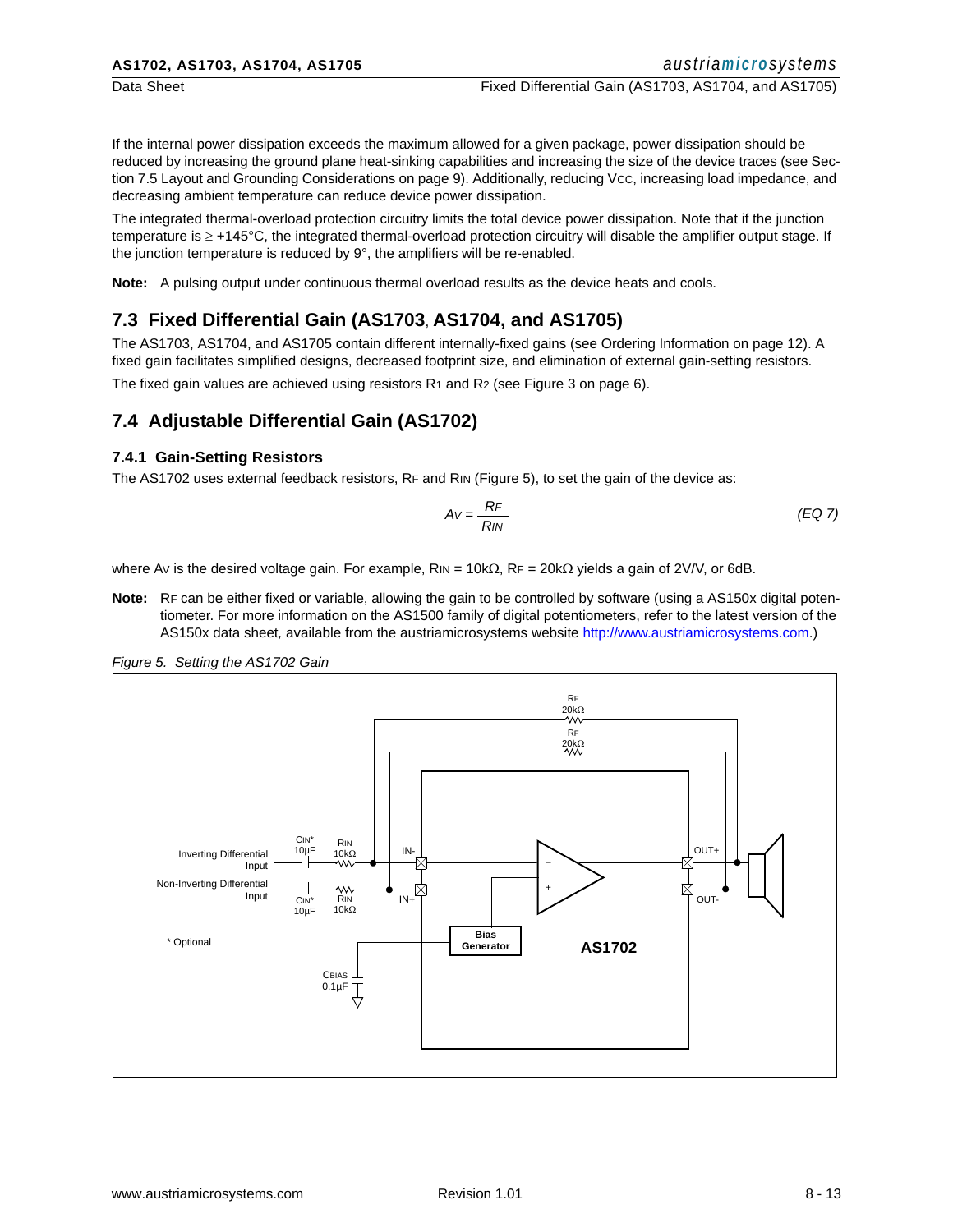#### **7.4.2 Input Filter**

The BTL inputs can be biased at voltages other than mid-supply. However, the integrated common-mode feedback circuit adjusts for input bias, ensuring the outputs are still biased at mid-supply. Input capacitors are not required if the common-mode input voltage (VIC) is within the range specified in Table 2 and Table 3.

Input capacitor CIN (if used), in conjunction with RIN, forms a high-pass filter that removes the DC bias from an incoming signal. The AC coupling capacitor allows the amplifier to bias the signal to an optimum DC level. Assuming zerosource impedance, the -3dB point of the high-pass filter is given by:

$$
f - 3dB = \frac{1}{2\pi RINCN}
$$
 (EQ8)

Setting f-3dB too high affects the low-frequency response of the amplifier. Capacitors with dielectrics that have low-voltage coefficients such as tantalum or aluminum electrolytic should be used, since capacitors with high-voltage coefficients, such as ceramics, can increase distortion at low frequencies.

#### **7.4.3 BIAS Capacitor**

BIAS is the output of the internally generated Vcc/2 bias voltage. The BIAS bypass capacitor, CBIAS, improves PSRR and THD+N by reducing power supply noise and other noise sources at the common-mode bias node, and also generates the click- and pop-less DC bias waveform for the amplifiers. Bypass BIAS with a 0.1µF capacitor to GND. Larger values of CBIAS (up to 1µF) improve PSRR, but increase ton/toFF times. For example, a 1µF CBIAS capacitor increases tON/tOFF by 10 and improves PSRR by 20dB (at 1kHz).

**Note:** Do not connect external loads to BIAS.

#### **7.4.4 Supply Bypassing**

Proper power supply bypassing – connect a 10µF ceramic capacitor (CBIAS) from Vcc to GND – will ensure low-noise, low-distortion performance of the device. Additional bulk capacitance can be added as required.

**Note:** Place CBIAS as close to the device as possible.

#### <span id="page-8-0"></span>**7.5 Layout and Grounding Considerations**

Well designed PC board layout is essential for optimizing device performance. Use large traces for the power supply inputs and amplifier outputs to minimize losses due to parasitic trace resistance and route heat away from the device.

Good grounding improves audio performance and prevents digital switching noise from coupling onto the audio signal.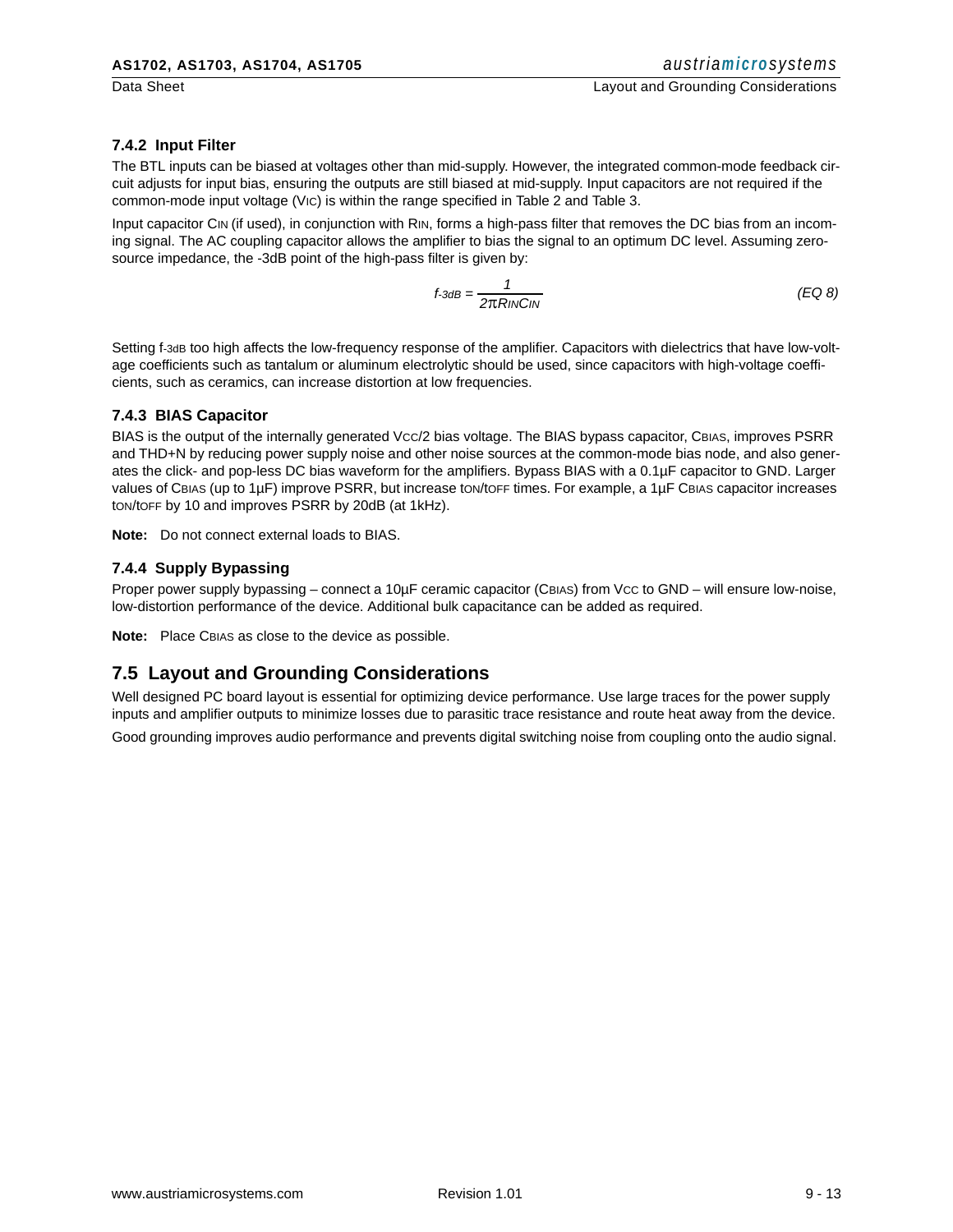## **8 Pinout and Packaging**

#### **8.1 Pin Descriptions and Assignments**

*Table 5. Pin Descriptions – MSOP-10 Package*

| Pin           | <b>Name</b> | <b>Description</b>                                                                                                                                                                                  |  |
|---------------|-------------|-----------------------------------------------------------------------------------------------------------------------------------------------------------------------------------------------------|--|
| 1             | <b>SHDN</b> | Shutdown Input – The polarity of this pin is dependent on the state of pin SHDM.                                                                                                                    |  |
| $\mathcal{P}$ | IN-         | Inverting Input.                                                                                                                                                                                    |  |
| 3             | <b>SHDM</b> | Shutdown-Mode Polarity Input - Controls the polarity of SHDN. Connect this pin<br>high for an active-high SHDN input. Connect this pin low for an active-low SHDN<br>input (see Table 4 on page 5). |  |
| 4             | IN+         | Non-Inverting Input                                                                                                                                                                                 |  |
| 5             | <b>BIAS</b> | DC Bias Bypass                                                                                                                                                                                      |  |
| 6             | OUT-        | <b>Bridge Amplifier Negative Output</b>                                                                                                                                                             |  |
| 7             | <b>GND</b>  | Ground                                                                                                                                                                                              |  |
| 8             | N/C         | Not connected. No internal connection.                                                                                                                                                              |  |
| 9             | Vcc         | <b>Power Supply</b>                                                                                                                                                                                 |  |
| 10            | OUT+        | <b>Bridge Amplifier Positive Output</b>                                                                                                                                                             |  |

*Figure 6. Pin Assignment (Top View)*

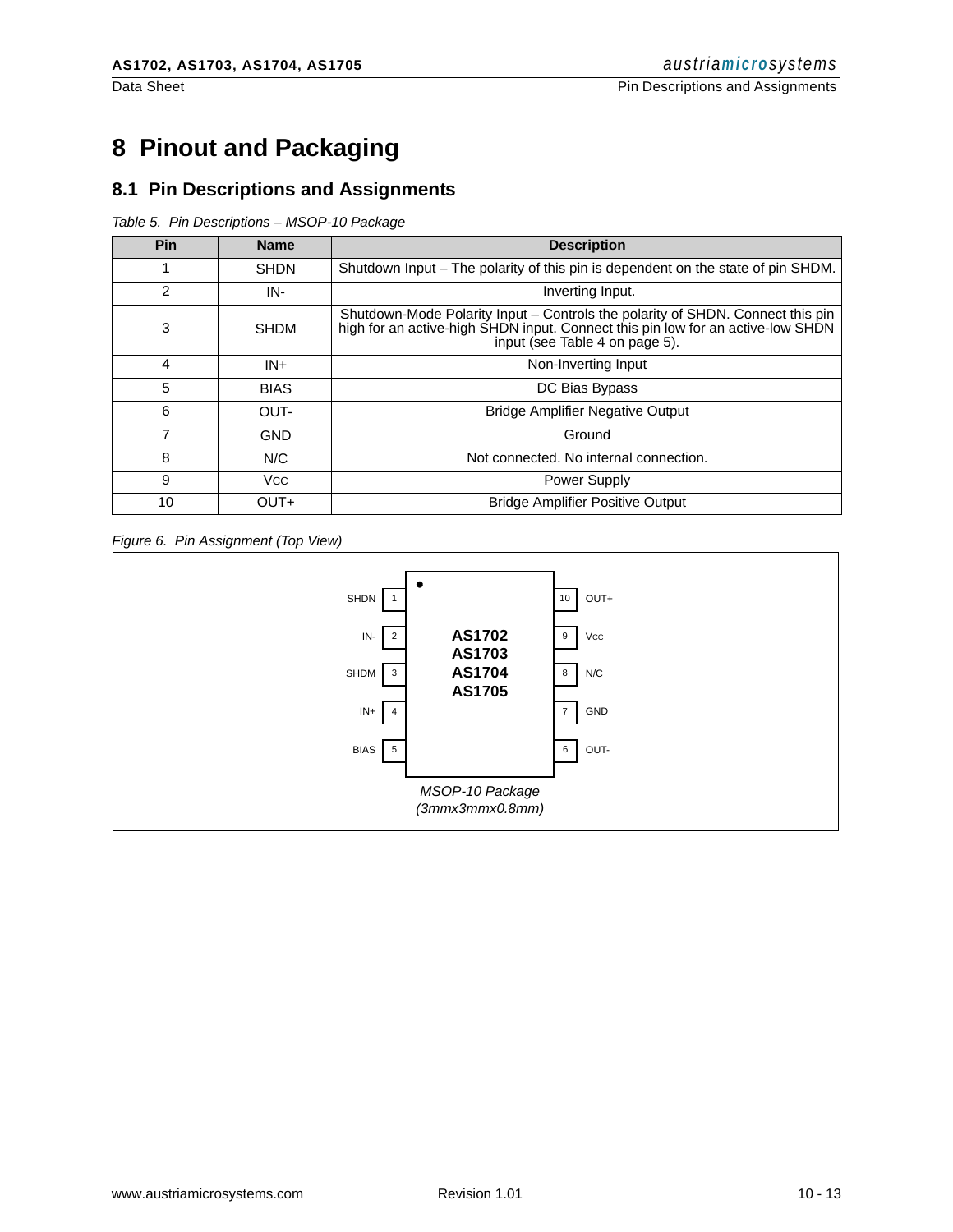Data Sheet **Package Drawings and Markings Package Drawings and Markings** 

#### **8.2 Package Drawings and Markings**

*Figure 7. MSOP-10 Package*



#### **Notes:**

- 1. All dimensions are in millimeters (angle in degrees), unless otherwise specified.
- 2. Datums B and C to be determined at datum plane H.
- 3. Dimensions D and E1 are to be determined at datum plane H.
- 4. Dimensions D2 and E2 are for top package and D and E1 are for bottom package.
- 5. Cross section A-A to be determined at 0.12 to 0.25mm from the lead tip.
- 6. Dimensions D and D2 do not include mold flash, protrusion, or gate burrs.
- 7. Dimension E1 and E2 do not include interlead flash or protrusion.

| <b>TOHNAS</b>           | MINI SOIC 10LD      |                       |
|-------------------------|---------------------|-----------------------|
|                         | PACKAGE OUTLINE     |                       |
|                         | (MILLIMETER)        | $\pm$ TOL             |
| $\overline{\mathbf{A}}$ | <u>1.10</u>         | MAX                   |
| A1                      | 0.10                | $\pm 0.05$            |
| $\overline{A2}$         | 0.86                | $\pm 0.08$            |
| $\overline{\mathtt{D}}$ | 3.00                | $\pm$ 0.10            |
| D2                      | 2.95                | ±0.10                 |
| Е                       | 4.90                | $\pm 0.15$            |
| E1                      | 3.00                | ±0.10                 |
| E2                      | 2.95                | ±0.10                 |
| E3                      | $\frac{0.51}{0.51}$ | $\pm 0.13$            |
| E4                      |                     | $\pm 0.13$            |
| R                       | 0.15                | $^{+0.15}_{-0.08}$    |
| R1                      | 0.15                | $\frac{-8.75}{-0.08}$ |
| t1                      | 0.31                | $\pm 0.08$            |
| t2                      | 0.41                | ±0.08                 |
| $\overline{\mathbf{b}}$ | 0.23                | $+0.07$               |
| $\overline{b1}$         | 0.20                | $\pm 0.05$            |
| c                       | 0.18                | $\pm 0.05$            |
| c1                      | 0.15                | $-0.03$               |
| $\Theta$ 1              | $3.0^\circ$         | ±3.0 <sup>°</sup>     |
| θ2                      | $12.0^{\circ}$      | $\pm 3.0^{\circ}$     |
| $\Theta$ 3              | $12.0^{\circ}$      | $\pm 3.0^{\circ}$     |
| Г                       | 0.55                | ±0.15                 |
| L1                      | 0.95<br><b>BSC</b>  |                       |
| aaa                     | 0.10                |                       |
| bbb                     | 0.08                |                       |
| $_{\rm ccc}$            | 0.25                |                       |
| e                       | <b>BSC</b><br>0.50  |                       |
| S                       | 0.50<br><b>BSC</b>  |                       |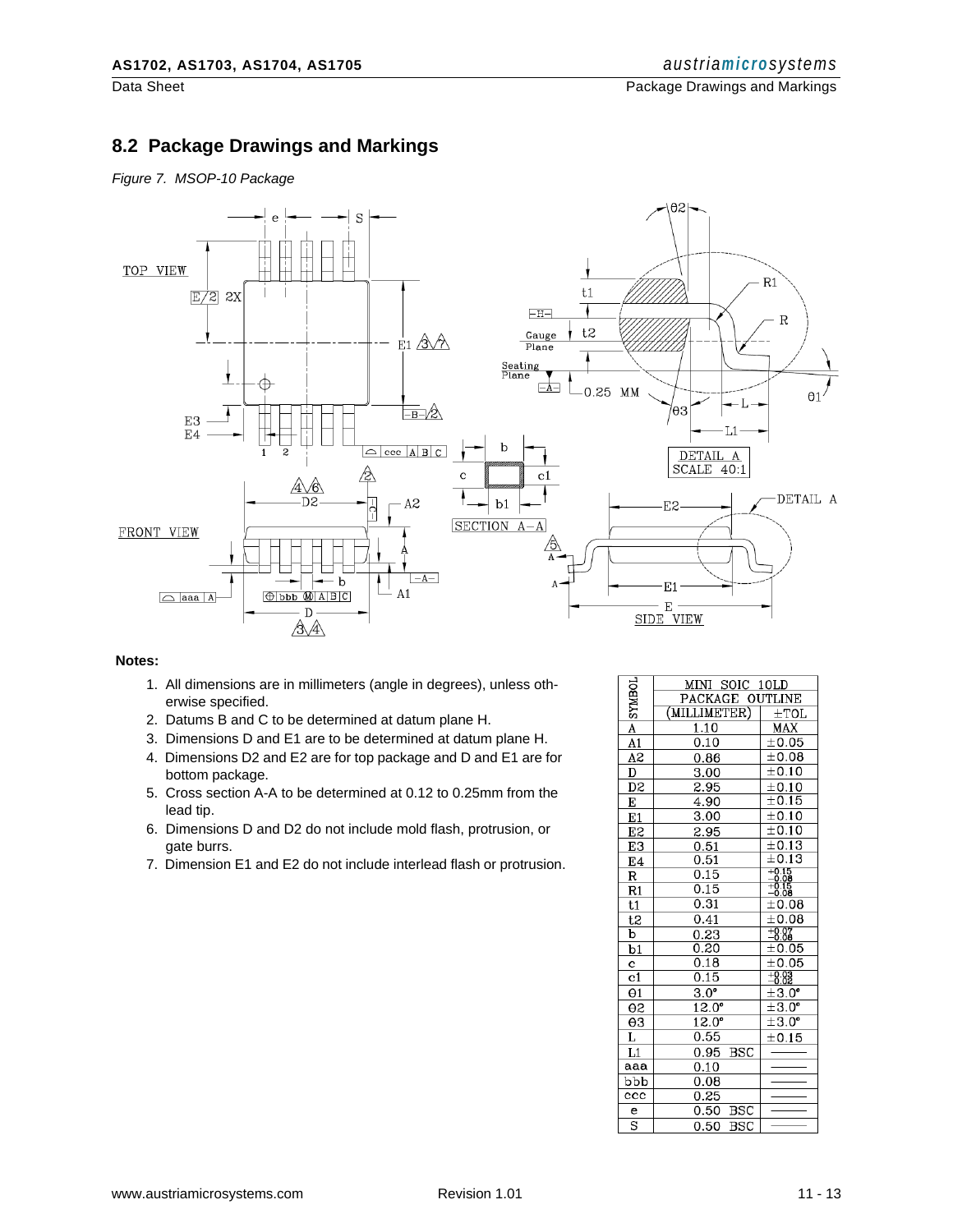Data Sheet

## <span id="page-11-0"></span>**9 Ordering Information**

The AS1702, AS1703, AS1704, and AS1705 are available with adjustable or preset amplifier gain.

| <b>Part Number</b> | Package Type | <b>Delivery Form</b> | Gain       | <b>Description</b>         |
|--------------------|--------------|----------------------|------------|----------------------------|
| AS1702-T           |              | Tape and Reel        | Adjustable |                            |
| AS1703-T           | MSOP-10      |                      | $Av = 0dB$ | Package $Size = 3x3x0.8mm$ |
| AS1704-T           |              |                      | $Av = 3dB$ |                            |
| AS1705-T           |              |                      | $Av = 6dB$ |                            |